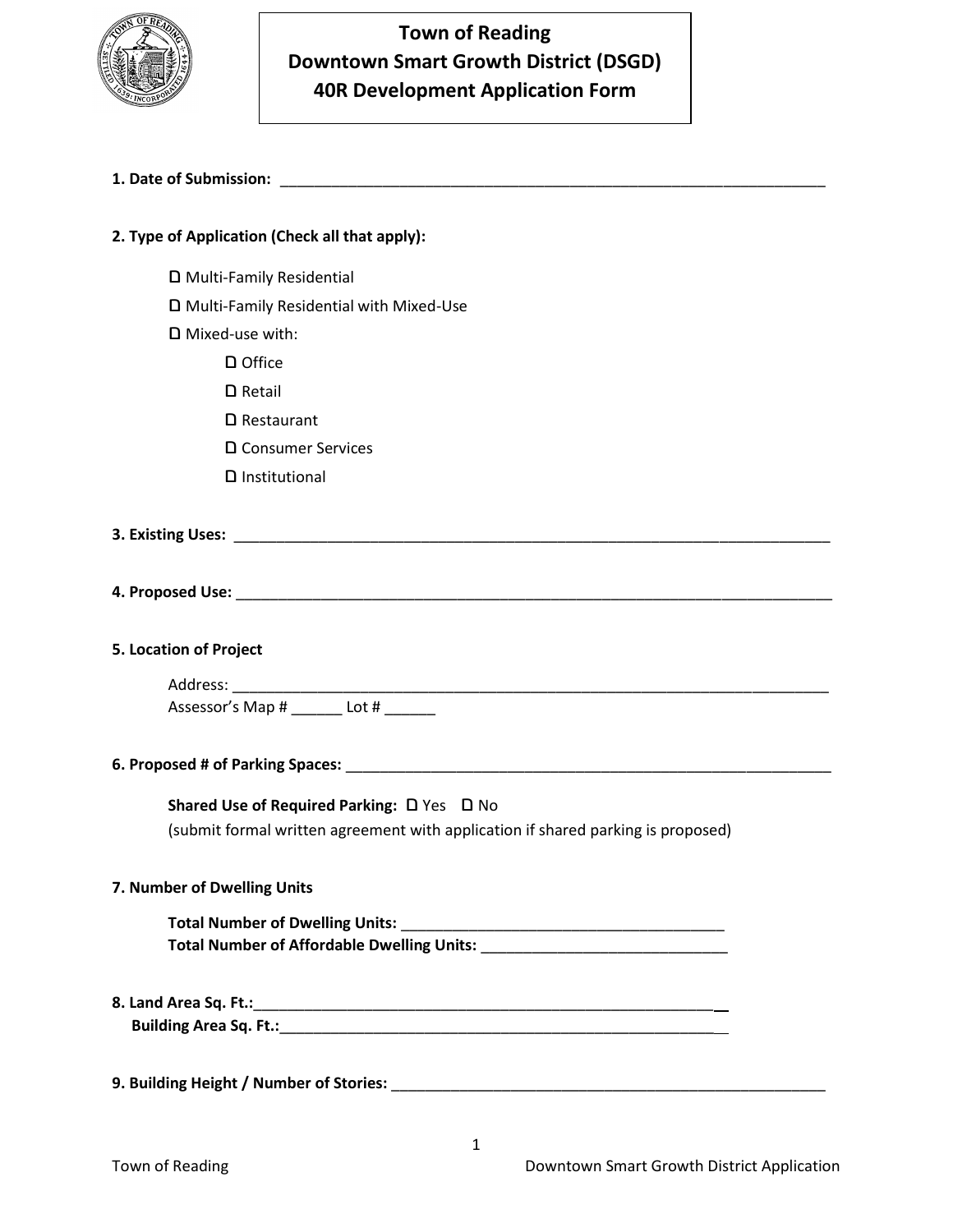| 10. Property Owner:                                                                                                   |                |  |
|-----------------------------------------------------------------------------------------------------------------------|----------------|--|
|                                                                                                                       |                |  |
|                                                                                                                       |                |  |
|                                                                                                                       |                |  |
|                                                                                                                       |                |  |
|                                                                                                                       |                |  |
|                                                                                                                       |                |  |
| 11. Applicant Name & Contact Info (if different than Owner):                                                          |                |  |
|                                                                                                                       |                |  |
|                                                                                                                       |                |  |
|                                                                                                                       |                |  |
|                                                                                                                       |                |  |
|                                                                                                                       |                |  |
|                                                                                                                       |                |  |
|                                                                                                                       |                |  |
|                                                                                                                       |                |  |
|                                                                                                                       |                |  |
|                                                                                                                       |                |  |
|                                                                                                                       |                |  |
| 13. Affordable Housing Monitoring Agent: National Communication of the Communication of the Communication of the      |                |  |
|                                                                                                                       |                |  |
| 14. List Any Waivers to be Sought:                                                                                    |                |  |
| Section of the Design Standards or Zoning:                                                                            | Justification: |  |
|                                                                                                                       |                |  |
|                                                                                                                       |                |  |
|                                                                                                                       |                |  |
| <u> 1980 - Johann John Stein, mars and de British and de British and de British and de British and de British and</u> |                |  |
|                                                                                                                       |                |  |
|                                                                                                                       |                |  |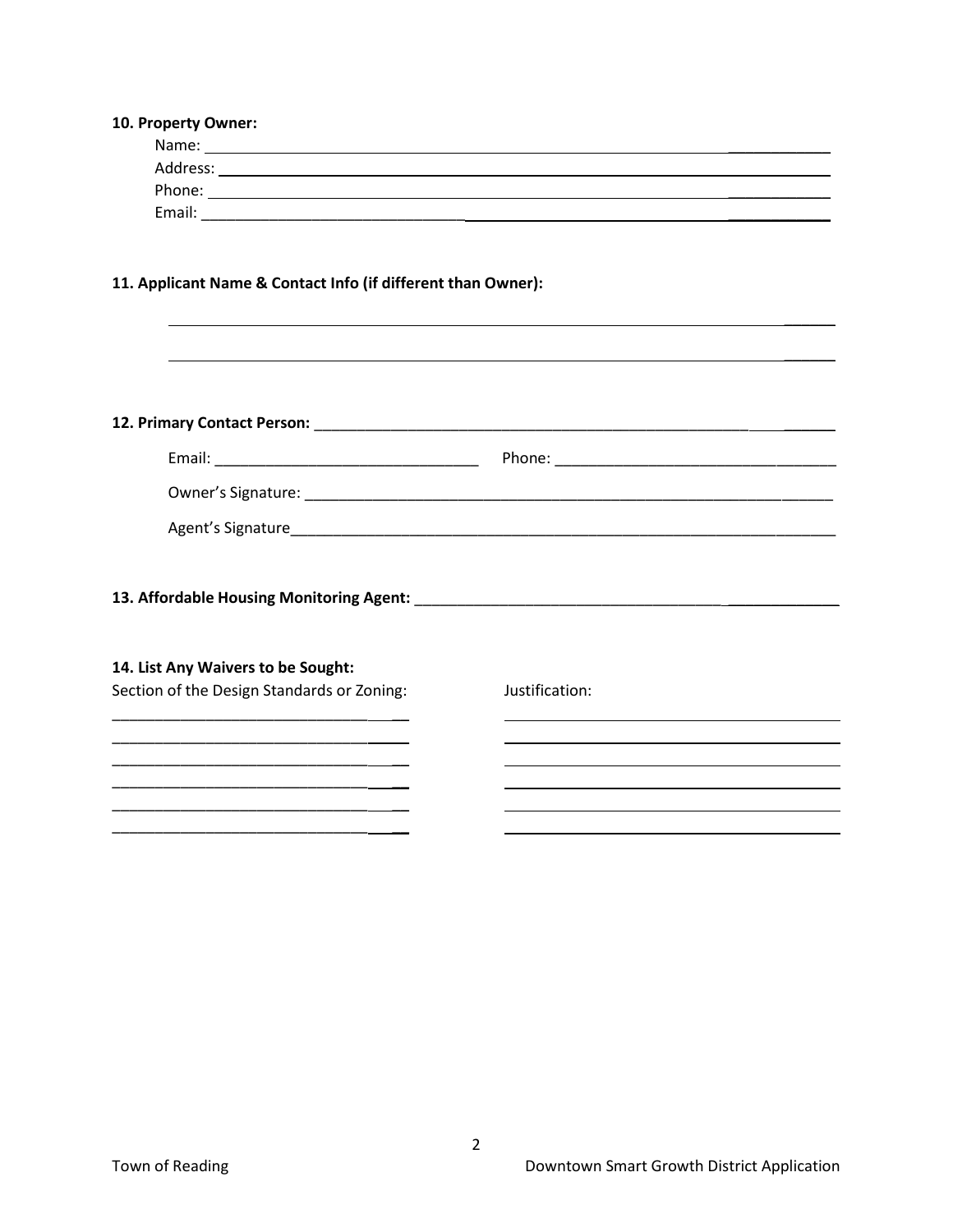## **15. Required Application Material**

(See Downtown Smart Growth District Design Standards and Guidelines)

**a)** Completed application form and application fee.

**b)** Development narrative including all uses, breakdown of square footage for each use, number of housing units and zoning summary.

**c)** Locus map with lot identification.

**d)** Existing site plan, including all existing structures, trees, topography and easements, prepared by a licensed surveyor.

**e)** Certified list of abutters signed by the Town Assessor, including two sets of stamped and addressed envelopes to all abutters.

**f)** Photos of adjacent properties and other properties impacted by the development project. **g)** Proposed site plans indicating project boundaries, building footprints, on-site and remote parking areas (where applicable), drainage and topography. All plans shall be prepared and stamped by a professional engineer.

**h)** Proposed architectural plans, including floor plans for all levels including the roof, and building elevations for all sides including courtyards and interior lot elevations. All plans shall be prepared and stamped by a registered architect.

**i)** Landscape plan showing existing and proposed landscaping.

**j)** Massing perspective sketches or renderings illustrating the key elements of the development proposal within its context.

**k)** Proposed exterior lighting plan with photometric information.

**l)** Proposed stormwater management plan with rainwater calculations, and O&M Plan.

**m)** Parking plan including utilization of municipal lots, on-street parking, and shared parking arrangements, detailing on- and/or off-site accommodations to address the parking needs for proposed commercial spaces and employees.

**n)** Traffic study that accounts for all recently approved commercial, mixed-use and multi-family housing projects in and within a half-mile radius of the Downtown Smart Growth District.

**o)** Shadow studies, if required pursuant to Section 10.5.5 of the Reading Downtown Smart Growth Design Standards and Guidelines.

**p)** Sample boards and color palettes for all exterior building materials.

**q)** Evidence that the Development Project complies with the cost and eligibility requirements of Reading Zoning Bylaw Section 10.5.10.

**r)** Development Project plans that demonstrate compliance with the design and construction standards of Reading Zoning Bylaw Section 10.5.10.3.

**s)** A form of the Affordable Housing Restriction that satisfies the requirements of Reading Zoning Bylaw Section 10.5.10.5.

Please contact the Planning Division staff for the required number of hard copies of the plans, application and supplemental reports. An electronic copy of the complete application package in PDF format is required at the time of submittal.